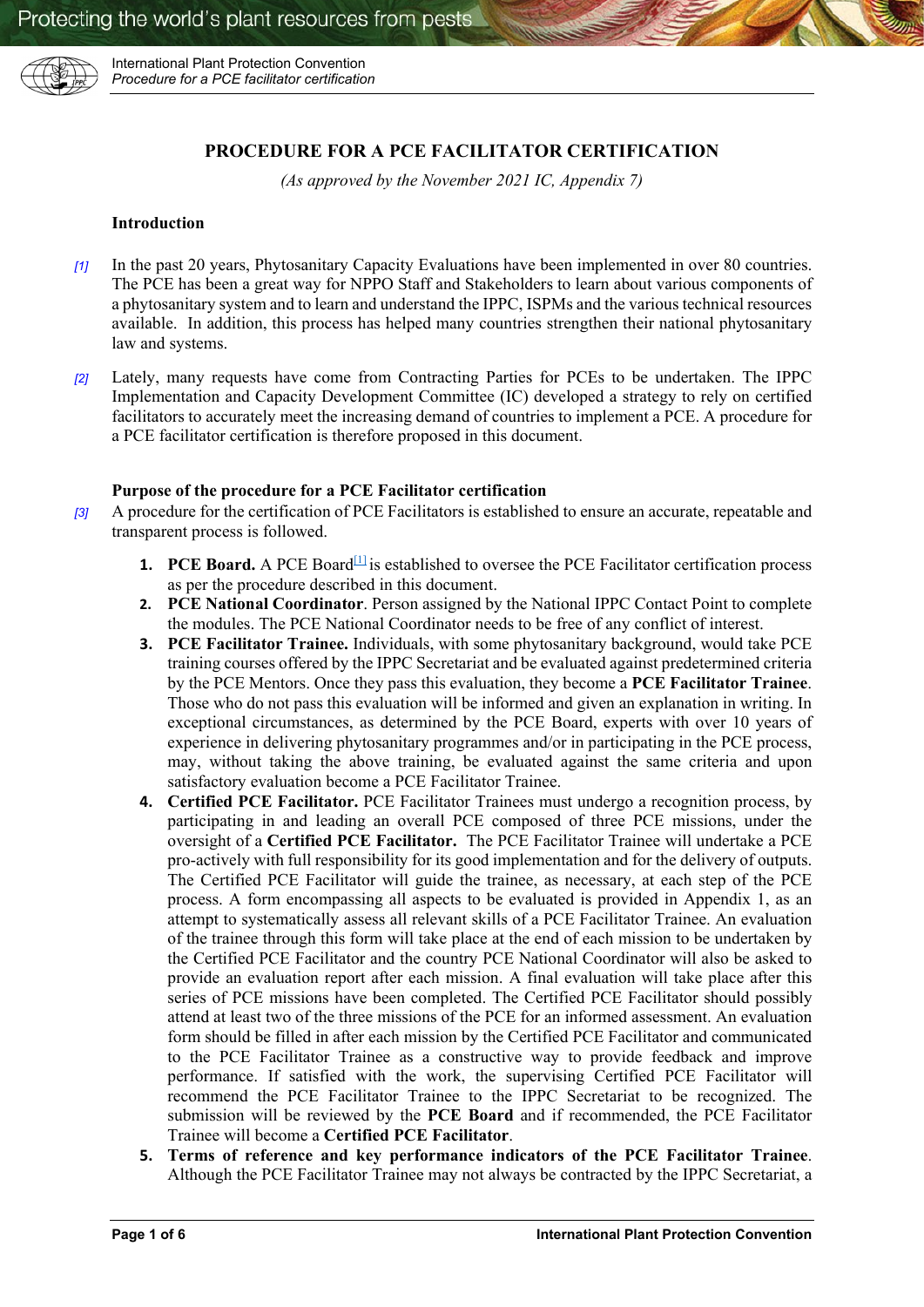standard Terms of Reference and key performance indicators to be met when completing a PCE, are described in Appendix 2.

- **6. Successful completion of a PCE.** A PCE will be deemed satisfactorily completed upon receipt from the National IPPC Contact Point of a National Phytosanitary Capacity Evaluation Strategy and Action Plant that has documented evidence of support by Stakeholders. This is to be forwarded to the Secretariat within 10 working days of completion of the PCE.
- **7. PCE Mentor.** A Certified PCE Facilitators who independently complete at least one PCE, may submit their application to the PCE Board to become a PCE Mentor. The PCE Board reviews applications as needed on the basis of the filled evaluation forms and mission reports and National Phytosanitary Capacity Evaluation Strategy, Action Plan and list of participants to workshops including a wide representation from stakeholders, ensuring the applicant has both the phytosanitary knowledge and the teaching skills, and if they agree, the applicant will become a **PCE Mentor**.
- **8. Lists of PCE Board members, PCE Facilitator Trainees, Certified PCE Facilitators and PCE Mentors** will be maintained on the IPP.
- **9. Disputes.** In case of divergent views on the evaluation or the verified completion of a PCE, the PCE Board will be requested to arbitrate the case PCE Board will be requested to arbitrate the case.

[\[1\]](https://euc-word-edit.officeapps.live.com/we/wordeditorframe.aspx?ui=en%2DUS&rs=en%2DUS&wopisrc=https%3A%2F%2Funfao.sharepoint.com%2Fsites%2FIPPC%2F_vti_bin%2Fwopi.ashx%2Ffiles%2Ff1ef10c04834446abe8ce23c9d2bb1b3&wdenableroaming=1&mscc=1&hid=EDA916A0-60DA-3000-8417-8FF461762A4C&wdorigin=ItemsView&wdhostclicktime=1642161372691&jsapi=1&jsapiver=v1&newsession=1&corrid=d6bbd8ad-63cf-0233-808d-909998ab44b5&usid=d6bbd8ad-63cf-0233-808d-909998ab44b5&sftc=1&mtf=1&sfp=1&instantedit=1&wopicomplete=1&wdredirectionreason=Unified_SingleFlush&preseededsessionkey=abd9b0b5-2c2b-787e-fa0e-87afc27aab03&preseededwacsessionid=d6bbd8ad-63cf-0233-808d-909998ab44b5&rct=Medium&ctp=LeastProtected#_ftnref1) The PCE Board would be formed of one IC, one SC and one Bureau member, the PCE Mentor of the PCE facilitator trainee being assessed.

A pool of 3 IC regional representatives, 3 SC members from different regions and of 3 bureau members would be set, with an overall balance for geographical representation. The members of the pool would be solicited to form the board on an *ad hoc* basis for the review of one PCE facilitator trainee certification, according to their availability and willingness. The board formed should have members from at least two FAO regions. Decision will be reached by consensus.

All members of the pool would sign the PCE confidentiality agreement.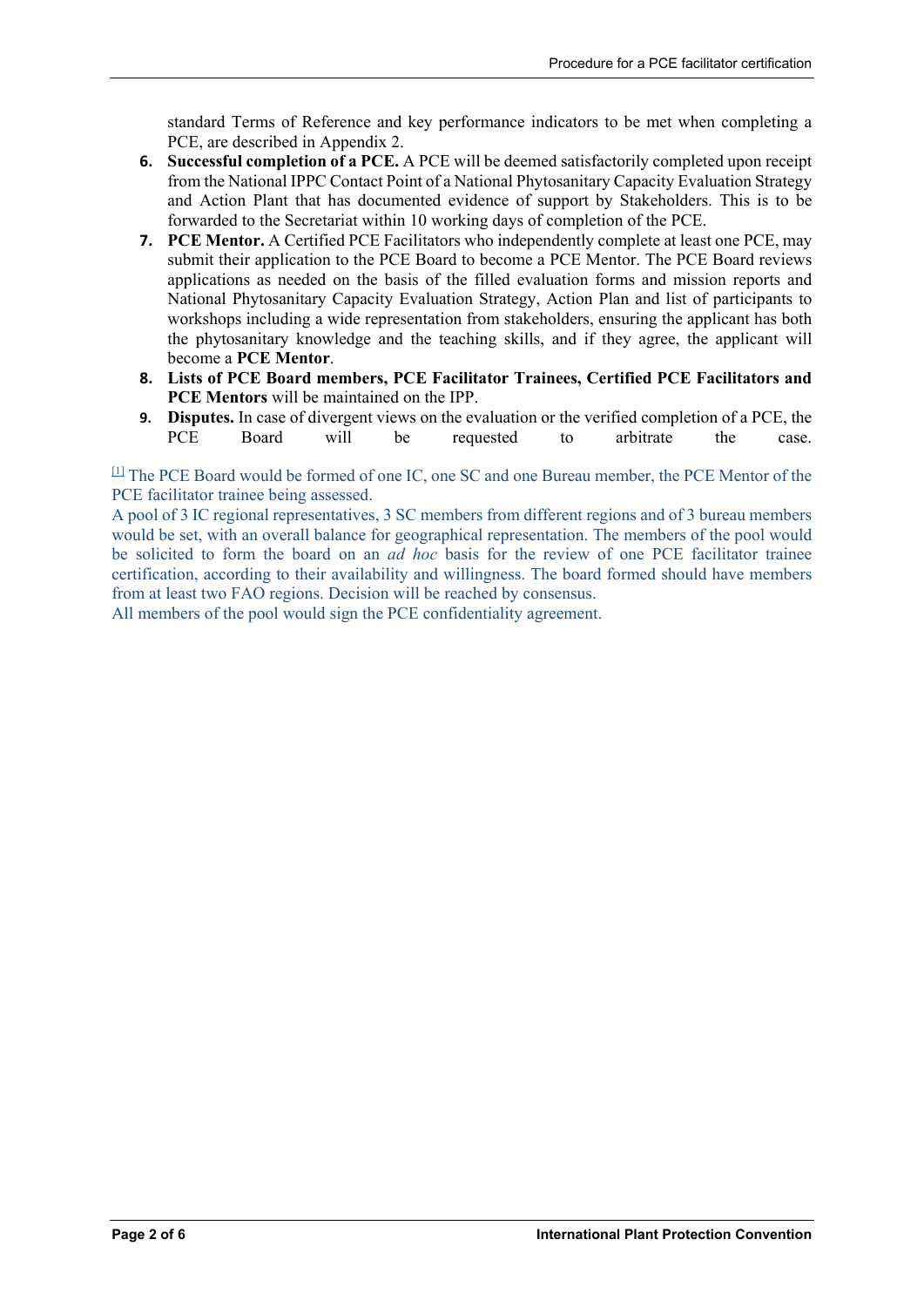# **Appendix 1 of Appendix 7 (of the Procedure for the certification of a PCE Facilitator)**

### **PCE Facilitator or Trainee Evaluation Form**

To be completed by the supervising Certified PCE Facilitator.

This evaluation form should be completed within 20 working days after each mission when the mission report would have been provided. The filled evaluation form will be shared with the PCE Facilitator Trainee.

Key outputs as detailed in Appendix 1, should be provided by the PCE Facilitator Trainee as indicators of the completion of activities.

The following are key performance indicators that will be used to assess the successful completion of a PCE, to be assessed as soon as possible after the third mission is completed:

- − A draft Phytosanitary law or regulation has been developed or updated and validated by all relevant stakeholders during the consensus building workshops.
- − A revised Phytosanitary law or regulation is passed.
- − A National Phytosanitary Capacity Development Strategy and Action Plan has been developed and validated by all relevant stakeholders during the consensus building workshops.

Name of PCE Facilitator Trainee:

Mission (date and place):

Name of Certified PCE Facilitator (evaluator):

Name of PCE National Coordinator (evaluator):

|                                                                    | Behaviour during<br>the workshops | Planning, preparation<br>and organization of<br>the work | Report |
|--------------------------------------------------------------------|-----------------------------------|----------------------------------------------------------|--------|
|                                                                    |                                   |                                                          |        |
| General Phytosanitary knowledge                                    |                                   | n/a                                                      | n/a    |
| <b>IPPC / ISPMs</b>                                                |                                   |                                                          | n/a    |
| Practical implementation knowledge                                 |                                   |                                                          |        |
| Strategic planning                                                 | n/a                               | n/a                                                      |        |
| PCE modules knowledge                                              |                                   |                                                          | n/a    |
| Facilitation and presentation skills                               |                                   | n/a                                                      | n/a    |
| <b>Personal skill</b>                                              |                                   |                                                          |        |
| Communication oral (make aim and<br>objectives clear)              |                                   | n/a                                                      | n/a    |
| Communication written                                              | n/a                               |                                                          |        |
| Organized and time management (guide<br>to keep content relevant)  |                                   |                                                          |        |
| Analysing/critical<br>thinking/problem<br>solving                  |                                   |                                                          | n/a    |
| Diplomacy/cultural sensitivity (guide to<br>keep content relevant) |                                   |                                                          | n/a    |
| Discrete/responsible                                               |                                   |                                                          | n/a    |
| Autonomous/neutral                                                 |                                   |                                                          | n/a    |
| <b>Cultural fit</b>                                                |                                   |                                                          |        |
| Integrity/ethic                                                    |                                   | n/a                                                      | n/a    |
| Serving humanity                                                   |                                   | n/a                                                      | n/a    |
| Genuine/inspire trust                                              |                                   | n/a                                                      | n/a    |
| Other comments:<br>Overall assessment:<br>Area for improvement:    |                                   |                                                          |        |

Fill in the boxes with a rating: 1 (unsatisfactory), 2 (needs improvement), 3 (satisfactory), 4 (fully satisfactory) to 5 (exceptional) where appropriate.

To be adapted for each country.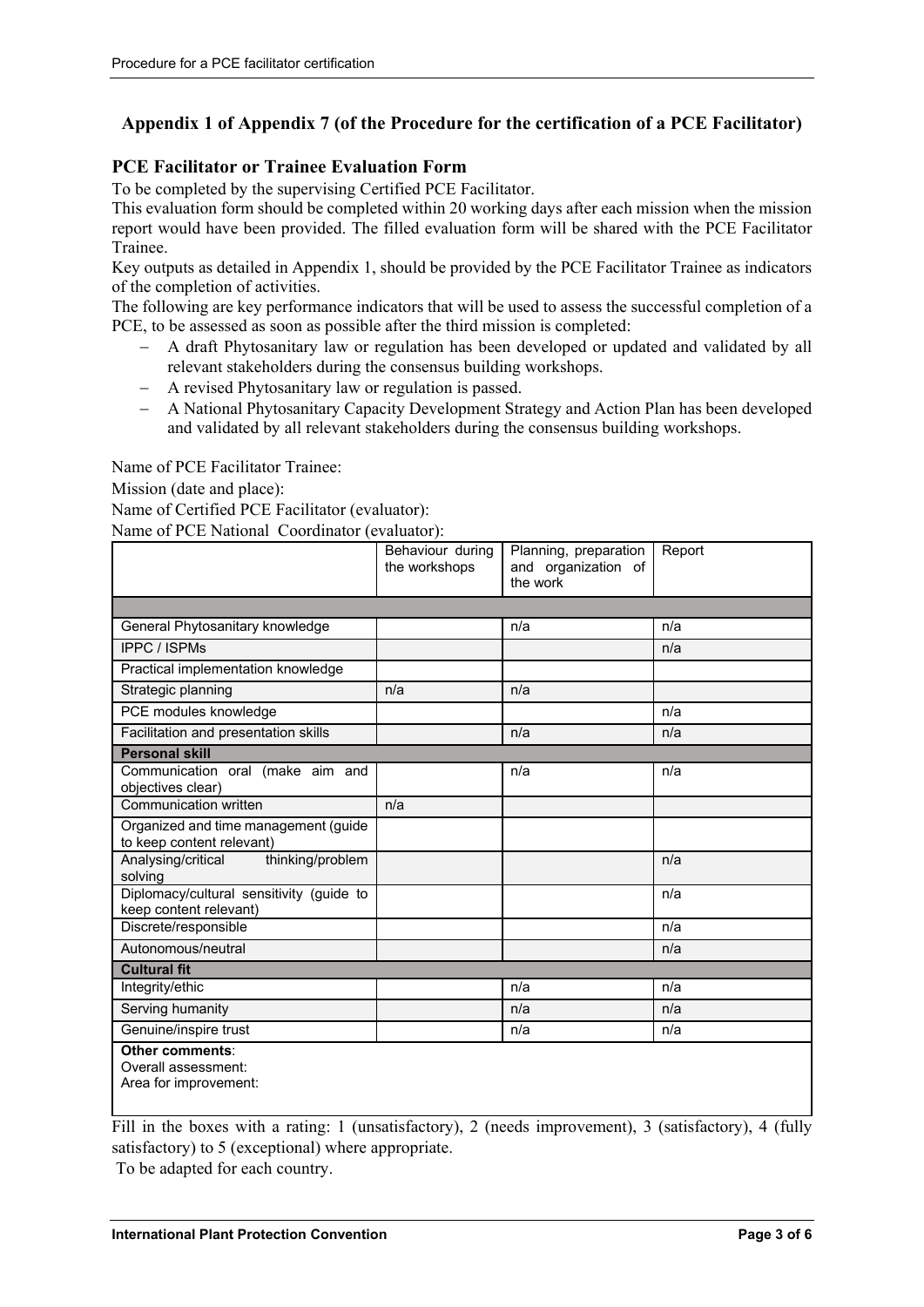# **Appendix 2 of Appendix 7 (of the Procedure for the certification of a PCE Facilitator) Terms of Reference for an International Phytosanitary Consultant to act as a PCE Facilitator Trainee with key performance indicators**

Under the technical supervision of a Certified PCE Facilitator, in close collaboration with the National IPPC Contact point, the NPPO and often the Ministry of Agriculture of the country where the PCE will be conducted, the national counterparts, the national PCE Manager (a national of the country that will be responsible to ensure the PCE is applied and completed in the allotted timeframe) and National Consultants, the PCE Facilitator Trainee (hereafter Consultant) will undertake the following activities during the various PCE missions, as necessary:

## **First PCE mission (11 working days)**

Prior and during the mission, and under the supervision of the Certified PCE Facilitator, the Consultant will coordinate with the National PCE Manager and with the Ministry responsible for the National Plant Protection Organization to:

- Help identify all the relevant stakeholders from the plant protection/quarantine department, other relevant ministries and departments, external institutions and the private sector to participate in the PCE process. This may include Ministry of trade, Customs Departments, Ministry of Agriculture, Ministry of Justice, Ministry of Environment, relevant research agencies, relevant diagnostics laboratories (if any), representatives of the private sector such as associations of producers, importers or exporters.
- Agree on the number of PCE modules to be completed (at least 4 out of the 13).
- Identify and make available copies of national information sources including pertinent legislation, policy documents and technical information including national strategies, operational materials for management of pests, organizational information, and project information where relevant.
- Coordinate with the PCE team (PCE National Coordinator, Certified PCE Facilitator, if relevant International Lawyer, National Lawyer and FAO lawyer) and relevant stakeholders (as detailed above) to produce an agenda, on the basis of the model agenda provided by the IPPC Secretariat and seek the Certified PCE Facilitator's review and clearance of the agenda.
- Prepare presentations for the mission which will include a situation analysis workshop or series of virtual workshops as necessary on the basis of the model presentation provided by the IPPC Secretariat, including updating and translating materials (eg. on the IPPC, ISPMs, the PCE process, etc.) and seek the Certified PCE Facilitator's review and clearance of the presentations.
- Deliver prepared presentations during the workshop or series of virtual workshops.
- Conduct a gap analysis (identify five weaknesses per PCE module selected)
- At least two PCE modules completed during the first mission or series of virtual workshops.
- At least two PCE modules should be assigned to national staff to have them completed before the second mission or next series of virtual workshops.
- Conduct individual interviews with key stakeholders (as defined above).
- Provide technical advice to the national and international legal consultants on national legislation under review, if relevant.
- Prepare a report of the mission, to be reviewed and cleared by the Certified PCE Facilitator, as per the model provided by the IPPC Secretariat.
- Prepare a news item on the main achievements of the mission.
- Follow up with the PCE National Coordinator to help ensure the assigned modules are completed on time.

## **Second PCE mission (11 working days)**

Coordinate, under the supervision of the Certified PCE Facilitator, with the PCE team to:

- Ensure that all the relevant stakeholders have had sufficient input in the PCE process.
- Review the responses to the PCE modules that have been completed with relevant stakeholders.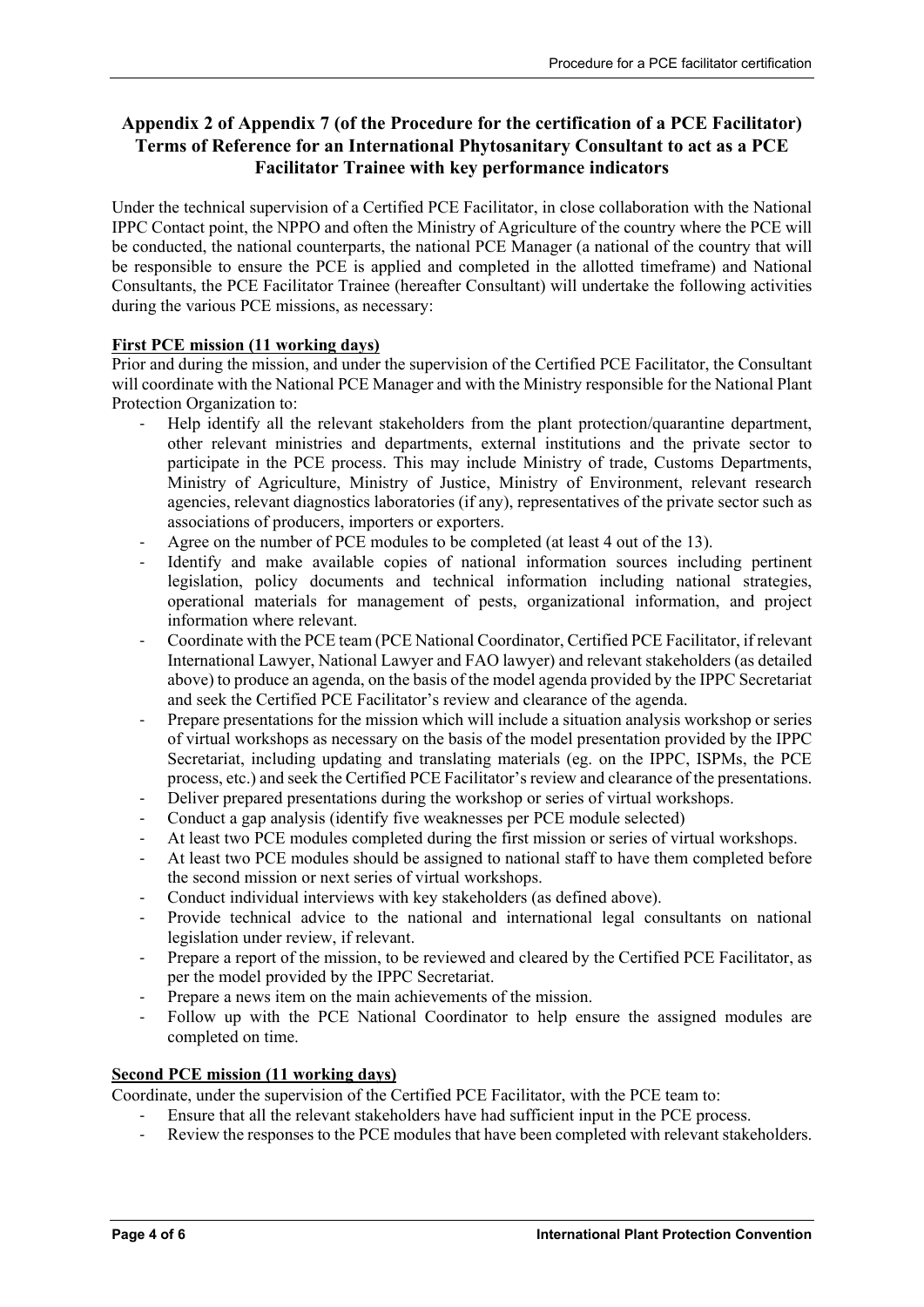- Review information sources including pertinent legislation and policy documents and technical information including national strategies, operational materials for management of pests, organizational information, and project information where relevant.
- Coordinate with the PCE team and relevant stakeholders to produce an agenda, on the basis of the model agendas provided by the IPPC Secretariat and seek the Certified PCE Facilitator's review and clearance of the agenda.
- Prepare presentations for the mission which will include a PCE strategic planning workshop or series of virtual workshops as necessary on the basis of the model presentations provided by the IPPC Secretariat, including updating and translating materials (eg. on the IPPC, ISPMs, the PCE process, etc.) and seek the Certified PCE Facilitator's review and clearance of the presentations.
- Deliver prepared presentations during the mission or series of virtual workshops.
- Using one of the PCE modules as an example and selected in agreement with the PCE team:
- Conduct of a three-day strategic planning exercise including the following methodological tools:
	- o Problem analysis
	- o SWOT analysis.
	- o Logical framework development.
	- o Indicative work planning.
- Conduct individual interviews with key stakeholders as relevant.
- Travel as needed to verify the findings of the PCE, when relevant.
- Establish a plan for national staff to complete strategic plans before the third PCE mission or series of workshops take place, to validate the findings with all stakeholders.
- Provide technical advice to the national and international legal consultants on national legislation under review (based on results of PCE module 2), when relevant.
- Prepare a mission report to be reviewed and cleared by the Certified PCE Facilitator, as per the model provided by the IPPC Secretariat.
- Prepare a news on the main achievements of the mission.
- Follow up with the PCE team and relevant stakeholders for the good completion of methodological tools as detailed above for selected modules.

### **Third PCE mission (validation mission) (11 working days)**

- Under the supervision of the Certified PCE facilitator, communicate in advance with the National Counterparts on the requirements for the mission or series of virtual workshops.
- Coordinate with the PCE team and relevant stakeholders to produce an agenda, on the basis of the model agendas provided by the IPPC Secretariat and seek the Certified PCE Facilitator's review and clearance of the agenda.
- Prepare presentations for the mission which will include a PCE strategic planning workshop or series of virtual workshops as necessary on the basis of the model presentations provided by the IPPC Secretariat, including updating and translating materials (eg. on the IPPC, ISPMs, the PCE process, etc.) and seek the Certified PCE Facilitator's review and clearance of the presentations.
- Deliver prepared presentations during the mission or series of virtual workshops.
- Review and analyze the present institutional and legal framework governing plant health legislation based on the phytosanitary capacity evaluation (PCE) assessment.
- Review and analyze the draft national strategy and action plan prepared by the national counterparts.
- Discuss with the PCE team and relevant stakeholders the comments received on the draft strategy and action plans.
- Finalize the national strategy and action plan with the full support of the PCE team and relevant stakeholders.
- Assist the PCE team to prepare a presentation on the strategy.
- Submit a mission report which also contains a summary of the previous missions and contains recommendations and conclusions from the set of PCE missions and has relevant information